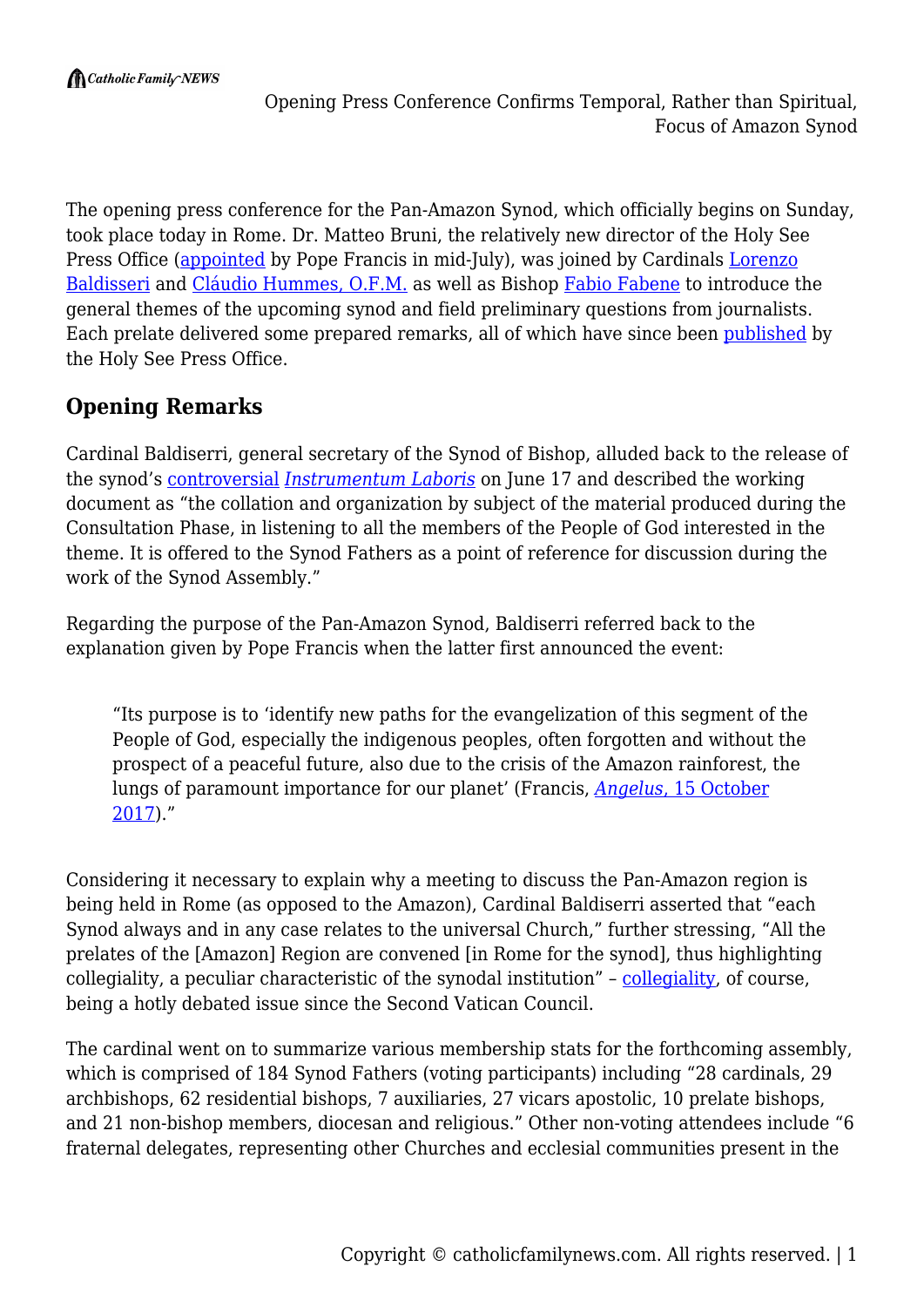Amazon territory," "25 experts, appointed for their specific skills in various fields," and "55 auditors, including specialists and pastoral workers, the majority of whom come from the Pan-Amazon region, even from the remotest places." (See [here](http://www.ncregister.com/blog/edward-pentin/pan-amazonian-synod-participants-include-former-un-head-liberation-theologi) for a report on the full list of participants.)

Baldiserri concluded his prepared remarks by highlighting "a number of initiatives" taken by "the General Secretariat" (his office) "with the aim of limiting pollution and promoting environmental sustainability, so as to contribute, as far as possible, to safeguarding the common home," including "limiting the use of plastic as much as possible" and utilizing electronic registration for participants to minimize paper consumption.

Sadly, throughout his nearly 1,500-word text, Cardinal Baldiserri mentioned Our Lord a grand total of three times.

## **Earth-Bound Focus**

Cardinal Cláudio Hummes, O.F.M., archbishop emeritus of São Paulo and president of the Pan-Amazonian Ecclesial Network [\(REPAM](https://redamazonica.org/en/)), did not fare much better in this regard. Granted, his intervention was much shorter (under 600 words), but he still only uttered the Holy Name of Jesus twice, both instances being found in the following paragraph:

"It [the Pan-Amazon Synod] deals with the mission of the Church in Amazonia: to evangelize, that is, to proclaim Jesus Christ and His Kingdom and consequently to care for the 'common home'. Basically, it is a matter of caring for and defending life, both for all human beings, especially the indigenous people who live there, and for biodiversity. Jesus said: 'I came that they may have life and have it abundantly' (Jn 10:10)."

Our Lord certainly did come "that they may have life", but the life He died and rose again to give us is first and foremost the *supernatural* life of grace, a word (*supernatural*) not found even once throughout the synod's tediously long working document.

Based on his remarks, Cardinal Hummes' understanding of the synod is likewise very earthbound:

"The broad context of the Synod is the serious and urgent socio-environmental crisis to which *Laudato si'* [Francis' 2015 eco-encyclical] refers: a) the climate crisis, that is, global warming due to the greenhouse effect [another [rigorously](https://panamazonsynodwatch.info/articles/commented-news/global-warming-global-myth-part-1/)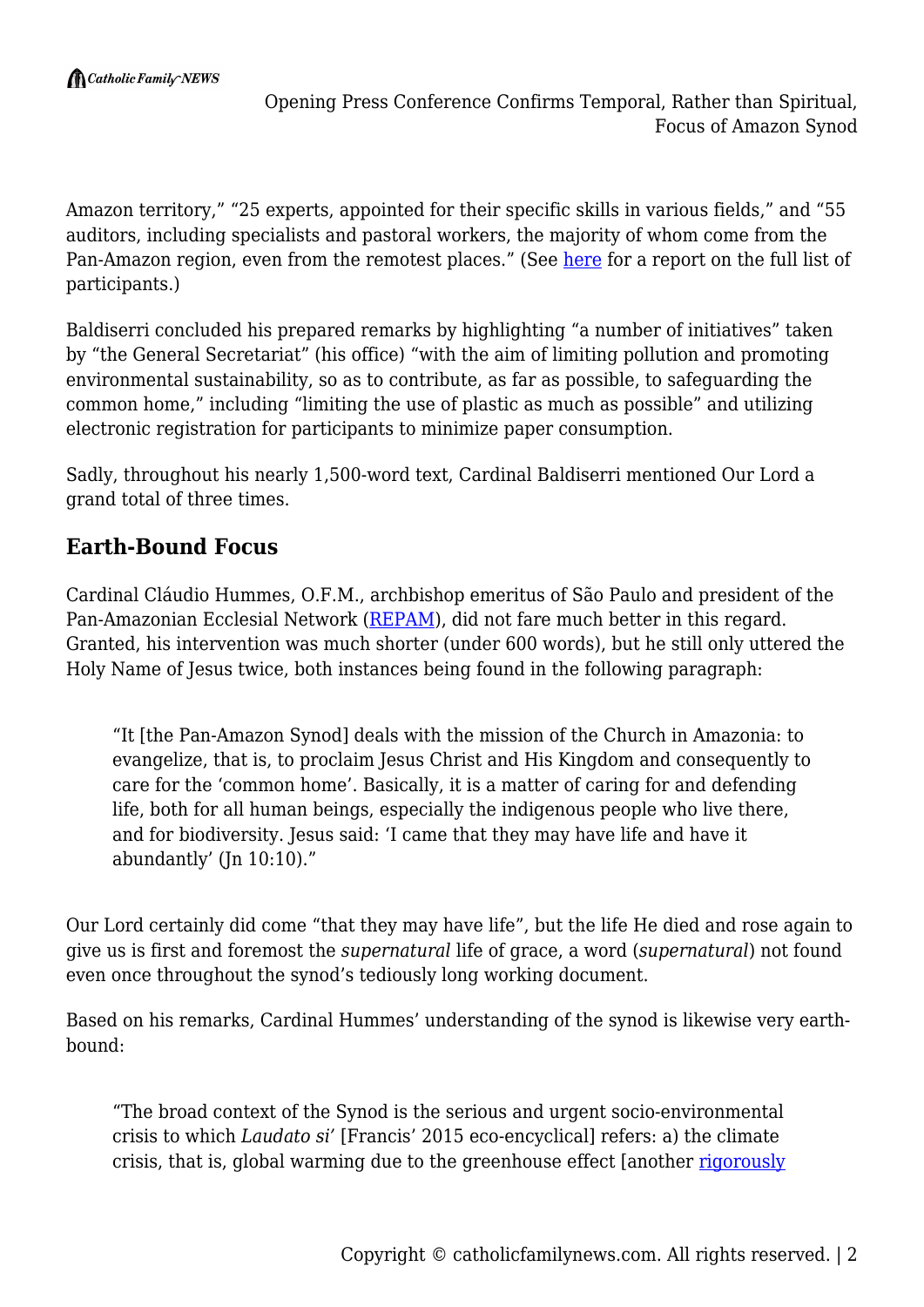[debated](https://panamazonsynodwatch.info/articles/commented-news/global-warming-global-myth-part-2/) [issue](https://panamazonsynodwatch.info/articles/commented-news/global-warming-global-myth-part-3/)]; b) the ecological crisis as a consequence of the degradation, contamination, depredation and devastation of the planet, especially in Amazonia; c) and the growing social crisis of blatant poverty and misery that affects most human beings and, in Amazonia, especially the indigenous, the riverine, small farmers and those who live on the outskirts of Amazonian cities and others."

Bishop Fabio Fabene, Cardinal Baldiserri's subordinate, spent his allotted time explaining the various phases of "the synodal journey," basing his remarks on *[Episcopalis Communio](http://w2.vatican.va/content/francesco/en/apost_constitutions/documents/papa-francesco_costituzione-ap_20180915_episcopalis-communio.html)*, the apostolic constitution "On the Synod of Bishops" issued by Pope Francis last September, roughly three weeks prior to the opening of the [Youth Synod.](https://catholicfamilynews.com/blog/2018/11/05/another-rigged-synod-chronicles-from-rome/)

Bishop Fabene referred to "the preparatory phase", which culminated in the release of the working document and was "followed by a period of in-depth study of the *Instrumentum laboris* through a series of activities carried out in various places, including through the competent episcopal bodies." Such activities and events included "the Pre-Synodal Assemblies on the *Instrumentum laboris* in the various Episcopal Conferences, the REPAM Theological Symposium, held in Rome at the end of June [see [here](http://www.ncregister.com/blog/edward-pentin/pre-amazonian-synod-study-meeting-held-in-rome) for a report], the meeting of the itinerant teams in Manaus, Brazil, and numerous virtual seminars and local meetings."

Now, says Fabene, we are about to begin "the celebratory phase, which is the true and proper Synod." With all due respect, Your Excellency, based on the *Instrumentum Laboris* and the opening press conference, there is nothing to celebrate.

### **Questions of Consequence**

Arguably the most significant portion of today's press conference came in the form of two questions posed by Diane Montagna of *LifeSiteNews* to Cardinals Baldiserri and Hummes.

At Presser for Amazon Synod [#SinodoAmazonico,](https://twitter.com/hashtag/SinodoAmazonico?src=hash&ref_src=twsrc%5Etfw) [@dianemontagna](https://twitter.com/dianemontagna?ref_src=twsrc%5Etfw) asks about the criticism of the Instrumentum Laboris, specifically Cardinal Brandmüller who said it contained "heresy and close to apostasy"; and the exceptions to celibacy and the German Bishops [Thread] [pic.twitter.com/LAzeEGvhL1](https://t.co/LAzeEGvhL1)

— Catholic Sat (@CatholicSat) [October 3, 2019](https://twitter.com/CatholicSat/status/1179714540117925888?ref_src=twsrc%5Etfw)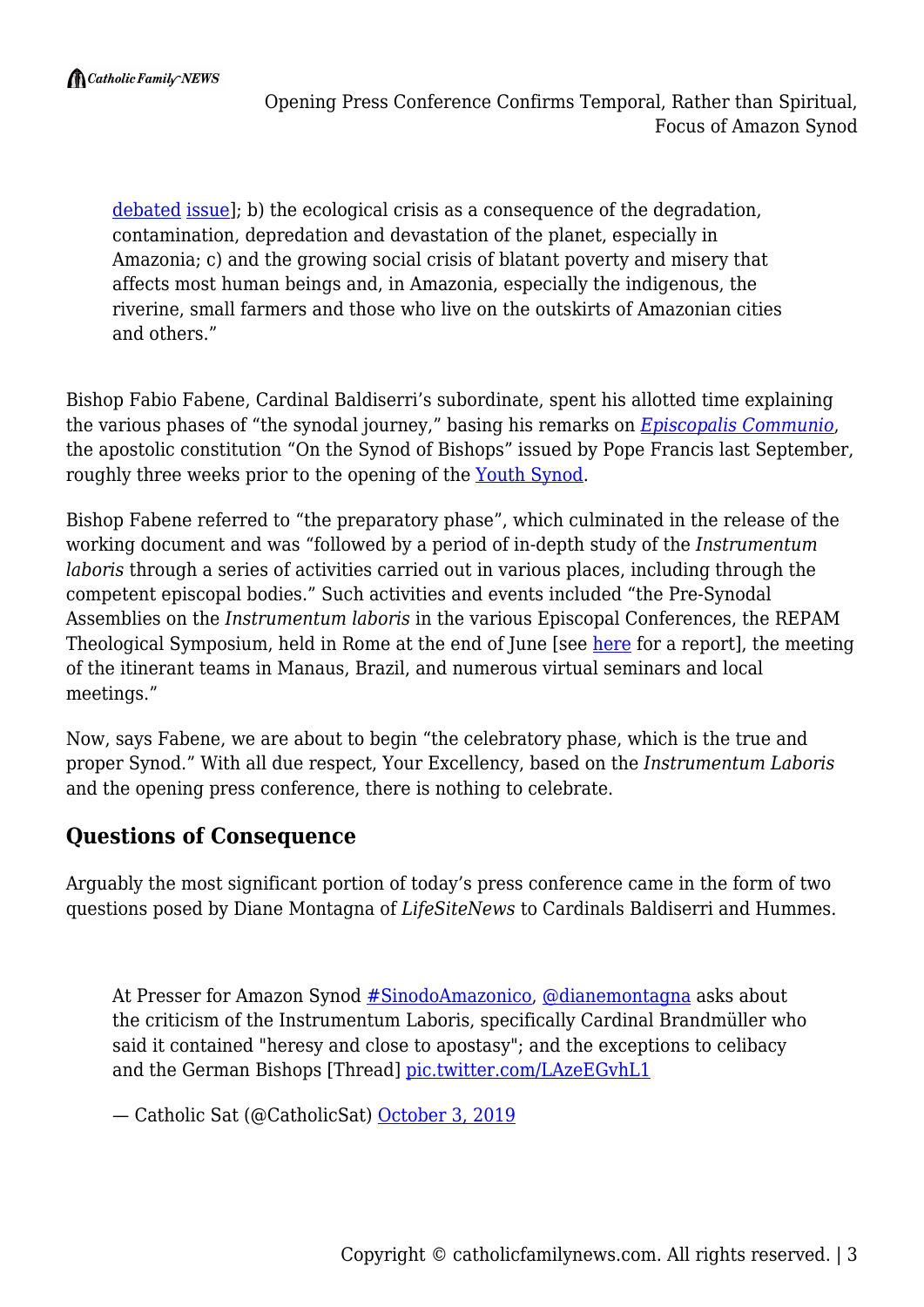First, Montagna asked the two cardinals for a response to the [assessment of Cardinal Walter](https://www.lifesitenews.com/news/cardinal-critiques-amazon-synod-working-doc-as-heretical...apostasy-urges-bishops-to-reject-it) [Brandmüller](https://www.lifesitenews.com/news/cardinal-critiques-amazon-synod-working-doc-as-heretical...apostasy-urges-bishops-to-reject-it) and others that the synod's working document "contains heresy" and is "close to apostasy". Secondly, she broached the subject of priestly celibacy, the possibility of a change in discipline per the synod's working document (cf. IL 129a2), and what the Vatican's response will be if the German bishops decide to drop mandatory celibacy in their region as a result of this synod – a real possibility, according to certain [statutes recently](https://www.catholicnewsagency.com/news/german-bishops-vote-to-adopt-statutes-for-synodal-assembly-50996) [adopted](https://www.catholicnewsagency.com/news/german-bishops-vote-to-adopt-statutes-for-synodal-assembly-50996) by the German Bishops' Conference following their own "Synodal Assembly" (Sept. 23-26).

In response to the first question, Cardinal Baldiserri gave a profoundly convoluted (non)answer, avoiding the accusation of heresy altogether while emphasizing that the *Instrumentum Laboris* "is not a pontifical document," as if that somehow justifies its objectively heretical contents.

Cardinal Baldisseri begins his response to question on the criticism of the Instrumentum Laboris of the Amazon Synod "I have read the criticism, I hope it is not fake news. If there is a puddle of water in Rome, and two cars stop the whole of Rome is stopped" [#SinodoAmazonico](https://twitter.com/hashtag/SinodoAmazonico?src=hash&ref_src=twsrc%5Etfw) [pic.twitter.com/DPQNQJWvLL](https://t.co/DPQNQJWvLL)

— Catholic Sat (@CatholicSat) [October 3, 2019](https://twitter.com/CatholicSat/status/1179716690810146816?ref_src=twsrc%5Etfw)

Beyond side-stepping the real issue, Cardinal Baldiserri said he thinks that the preparatory phase of this synod constitutes "the first time that, truly, the bishops … they listen to people." Although he acknowledged the right of individuals to critique the working document by exercising "freedom of expression" – even stating that "criticism is good," as Pope Francis [recently affirmed](https://www.vaticannews.va/en/pope/news/2019-09/pope-francis-inflight-press-conference-full-text.html) – Baldiserri ultimately asserted that "the final document" is the one that will matter.

Cardinal Hummes, for his part, concurred with Baldiserri, stating that the *Instrumentum Laboris* "is not *by* the synod, it is *for* the synod", characterizing the document as "the voice of the local Church" and "the voice of people's land". "The Church has decided to listen," he said.

Cardinal Hummes comments on criticism of the Instrumentum Laboris of the Amazon Synod "The Instrumentum Laboris is not by the Synod, it is for the Synod. It is really the voice of the local church of Amazonia" [#SinodoAmazonico](https://twitter.com/hashtag/SinodoAmazonico?src=hash&ref_src=twsrc%5Etfw)